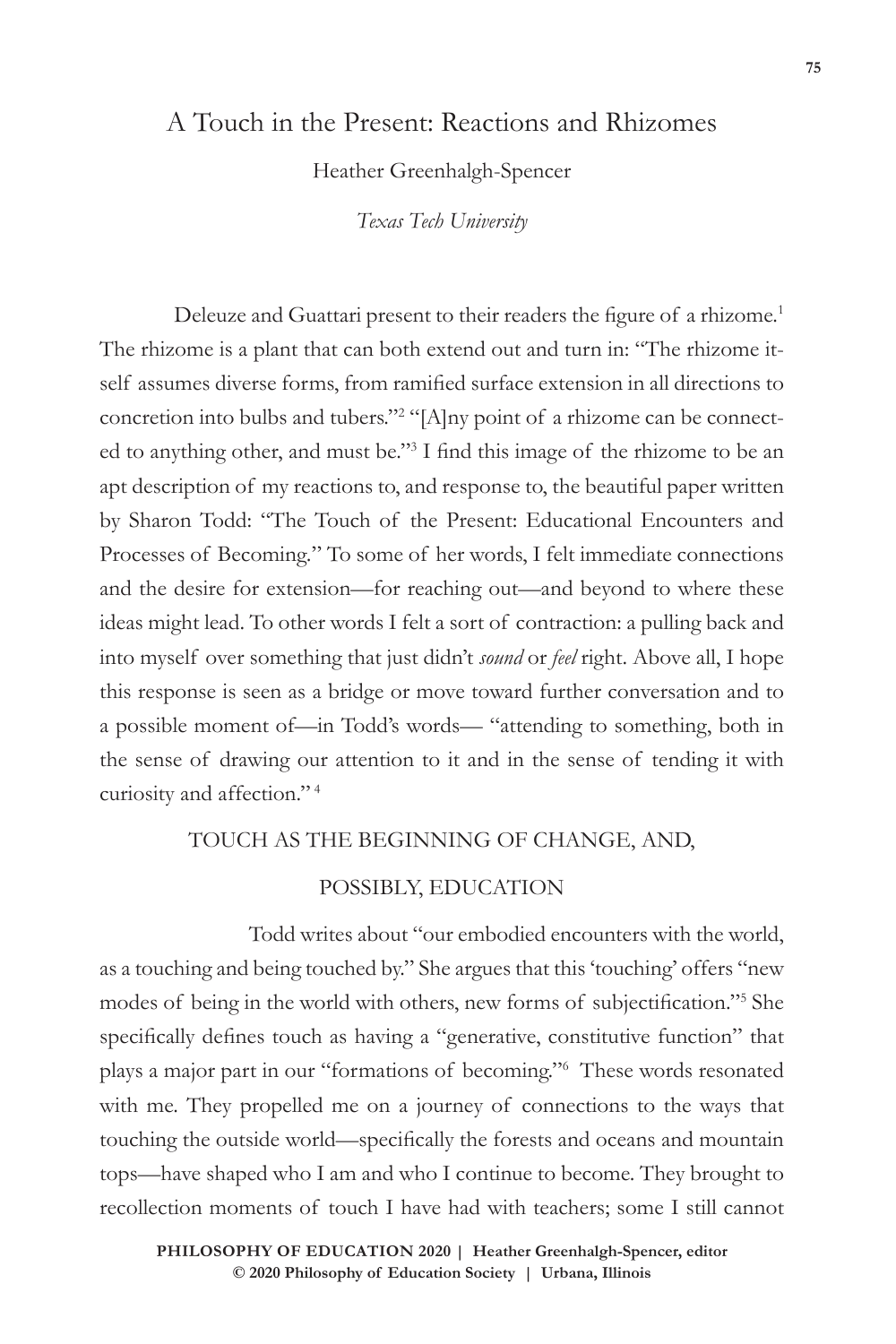#### **76 A Touch in the Present**

make sense of. They pushed me to think of the many times I touch students (hugging is quite normal where I teach) and wonder how that touching creates moments of reaching out or folding in for my students. I was reminded of Ovid's *Metamorphoses*, where he writes "Of Bodies chang'd to various forms" and then expounds on the ways that bodies can change and become something else through touch and touching encounters.<sup>7</sup> Chaos is touched by the gods to create heaven and earth and all that are in them. Caeneus the warrior was raped by Neptune and then granted a wish—as recompense for the rape—to become a man (rather than a woman); a man whose body could not be touched by swords or arrows. Phaeton's sisters—the daughters of Apollo—are distraught at the death of their brother. They wallow on the ground in their grief, and the ground reaches out to claim them as its own, turning them into trees. In these stories, touch—feeling touched and being touched by nature, gods, and people—results in metamorphoses. These changes are never known from the beginning and always represent a line into something new; something dreadful and/or something fantastic. I believe that touch is powerful.

## HELP, THOU, MY UNBELIEF

It is because I resonate with the argument that touch is powerful and can bring things, ideas, and even different versions of the self into existence that I also found myself taken aback at some of the ideas in the text. I feel like the father with the sick child in the Christian Bible when the Lord tells the father: "If thou canst believe, all things are possible to him that believeth."<sup>8</sup> And the father responds: "Lord, I believe; help thou mine unbelief."<sup>9</sup> My hope and doubt co-mingle.

It is in this spirit that I wonder about the ability of touch to ever escape enculturation or instant signification of one kind or another. Todd writes that touch and other sensual encounters can exist beyond the codes that our culture assigns to it; "we can experience something beyond what is given symbolically: something that resists dominant sensory codes."10 Todd argues that touch "cannot be fixed or intelligible within given systems of meaning, since it itself is the very movement of signification."<sup>11</sup> I wonder: Is touch ever truly able to escape signification embedded in previous experience and social un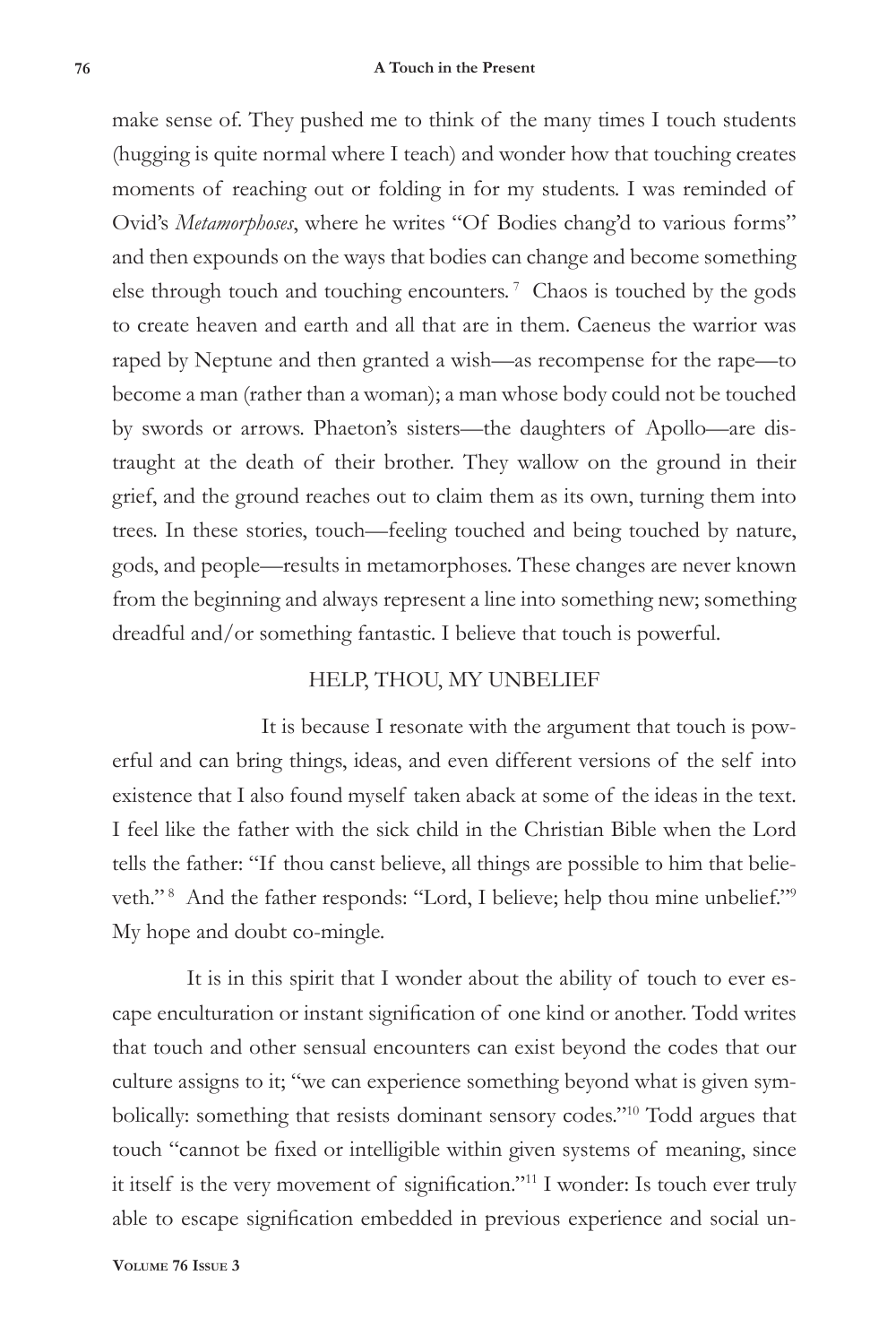derstandings? Can touching—*in this present*—ever truly escape signification? Does touch ever truly exist without simultaneously conveying some form of sensation-with-meaning that is beyond the touch itself?

There is a moment when I go running—especially when it is windy and dusty outside—where I feel prickles along my skin. In that moment, at first, I am unable to determine whether these prickles are the feeling of insects on my legs that need to be shooed away, or dust that is being whipped up by the wind and pelleting my legs, or merely the nerve endings in my sweat glands very briefly reacting to the heat and beginning swell of sweat. Even when I cannot name what the sensation is, I experience it as annoying. It is a sensation I hope goes away quickly. I experience a sort of judgement about whether or not the sensation is positive or negative simultaneous to, or concomitant with, experiencing the sensation itself.

In the society in which I exist—in *this* present—touch is completely coded and over-coded. Pre-school age children are taught about "good touches" and "bad touches" as a way of protecting them from abusive situations. People—women in particular—are primed to make instant judgements about touch as well. Is the touch consensual? Do I approve of the touch? Is this touch a violation? Does this touch have ramifications for the future? If I don't stop the touch now will I have a say about how I understand this touch in the future? If I *do* stop the touch now, will I ever be touched by this person again? For good reasons, people are taught that they must make instant judgements about the nature of a touch. In this environment, can touch ever truly escape enculturating norms?

I also wonder about the part that judgement plays in our touches. I believe that, in general, touch can be a positive and momentous way to encounter the world. But touch can also be harmful, and Todd is very mindful of this. Todd writes: "Relations of touch are never wholly innocent but circulate within networks of other relations: the teacher's touch might circulate within a host of other gestures and histories of signification, including care and tenderness as well as violence and abuse."<sup>12</sup> While Todd is aware that touch can be both damaging and positively transforming, she nevertheless argues that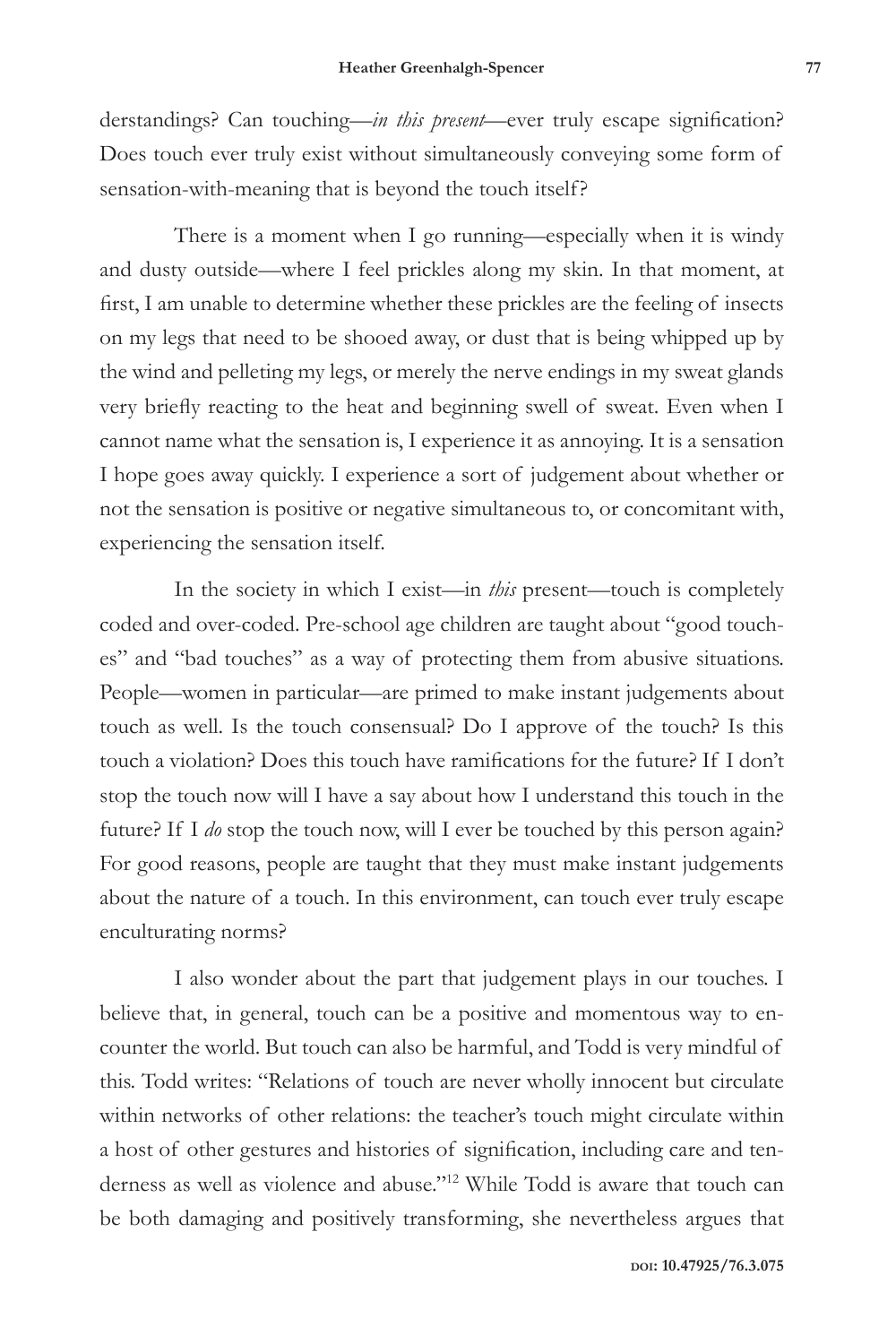#### **78 A Touch in the Present**

"one does not decide prior to the touch on the shoulder happening that it is inappropriate or not; that can only come about when it has occurred."13 I am unsure of this argument. If touch can be given and/or received as violence, is it not our duty—a statute of good judgement—to try and decipher, beforehand, whether the touch would be received as a form of violence or as a form of positive good will? While our judgement about the touch might be errant, it seems to me that there is still a duty to consider how the touch would be received because of the *potential* that the touch could do more harm than good.

# IMPLICATIONS FOR TEACHERS

I love that Todd considers the ramifications of touch/ing and 'becoming' for teachers and classrooms. Todd writes: "For education, places such as classrooms are composed of multiple spaced times and timed spaces, each contributing to a complex matrix of relationality and touch."14 Todd expounds on the place of the classroom as "a holding environment for such encounters to manifest and to awaken to the potentiality they hold in the educational project of subjectification."<sup>15</sup> It seems to me that Todd wants us to ponder the ways that her arguments shape what we do in our classrooms. I believe that attunement to the present and to sensory experiences can "offer new modes of being in the world with others,"<sup>16</sup> and I argue that this belief *should* change how I practice and understand teaching in the classroom. I want to generate the "feeling awareness" that Todd speaks of in my students.17 This makes me wonder: can I *do* something to create these kinds of encounters or touching moments in the classroom? Do these moments happen without me doing anything? Is my job to teach attunement or noticing (tending to) these sensory-filled moments? How does one do that? My questions and reactions continue on like this—like Deleuzian plateaus: without "a culmination point or external end."18 For this, I give thanks. The paper touched-off several generative lines of thought for me.

<sup>1</sup> Gilles Deleuze and Félix Guattari, *A thousand plateaus: Capitalism and schizophrenia* (Bloomsbury Publishing, 1988).